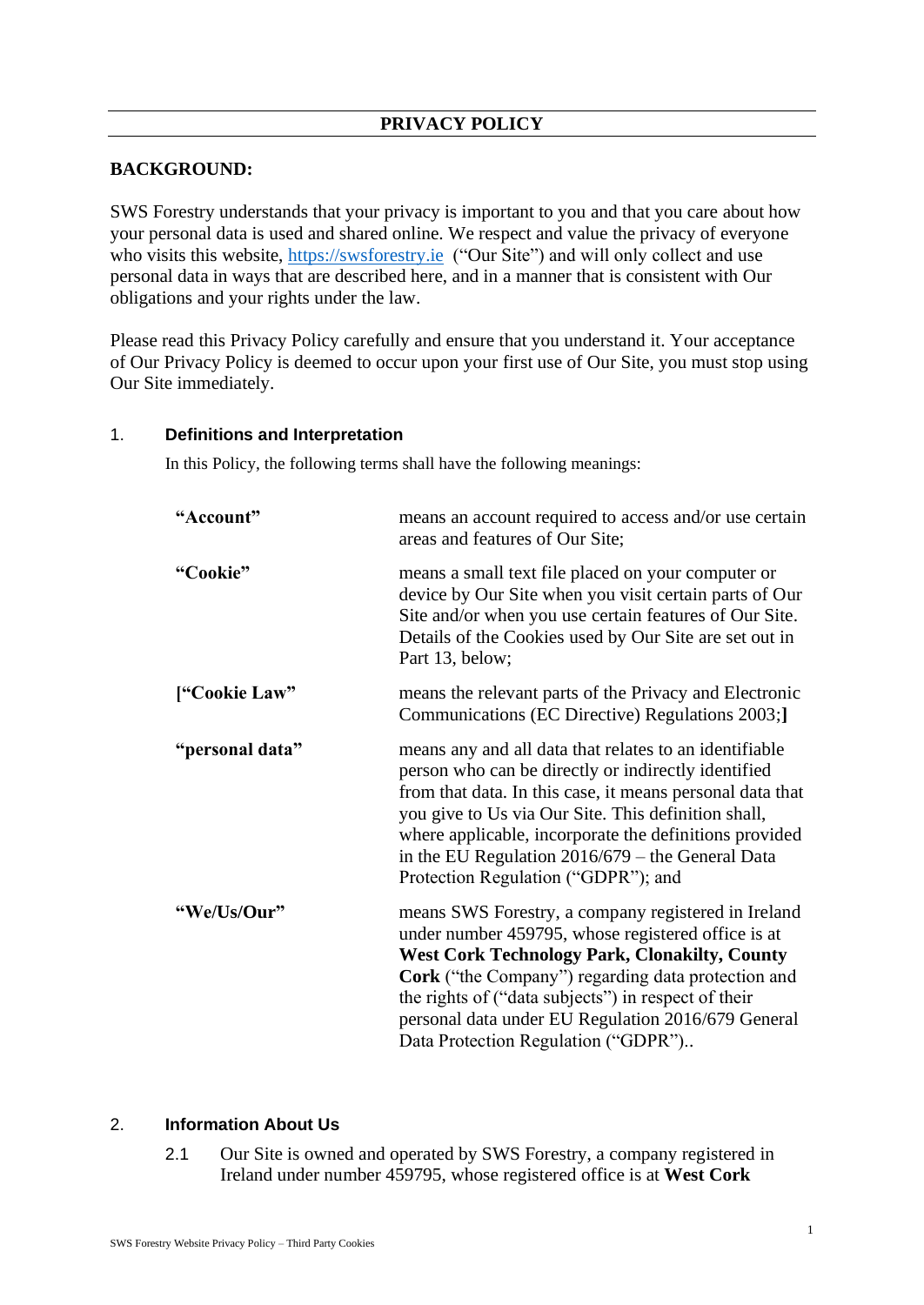**Technology Park, Clonakilty, County Cork** ("the Company") regarding data protection and the rights of ("data subjects") in respect of their personal data under EU Regulation 2016/679 General Data Protection Regulation ("GDPR").

2.2 Our Data Protection manager can be contacted by email at Henry.Duggan@swsforestry.ie, by telephone on **Freephone 1800 928 900**, or by post at the above address.

## 3. **What Does This Policy Cover?**

This Privacy Policy applies only to your use of Our Site. Our Site may contain links to other websites. Please note that We have no control over how your data is collected, stored, or used by other websites and We advise you to check the privacy policies of any such websites before providing any data to them.

#### 4. **What Is Personal Data?**

Personal data is defined by the GDPR as 'any information relating to an identifiable person who can be directly or indirectly identified in particular by reference to an identifier<sup>7</sup>.

Personal data is, in simpler terms, any information about you that enables you to be identified. Personal data covers obvious information such as your name and contact details, but it also covers less obvious information such as identification numbers, electronic location data, and other online identifiers

#### 5. **What are my rights?**

As a data subject, you have the following rights under the GDPR, which this Policy and Our use of personal data have been designed to uphold:

- a) The right to be informed about Our collection and use of personal data. This Privacy Policy should tell you everything you need to know, but you can always contact us to find out more or to ask any questions using the details in Part 15.
- b) The right of access to the personal data We hold about you (see Part 12);
- c) The right to rectification if any personal data We hold about you is inaccurate or incomplete (please contact us using the details in part 15);
- d) The right to be forgotten i.e. the right to ask Us to delete any personal data We hold about you (We only hold your personal data for a limited time, as explained in Part 6 but if you would like Us to delete it sooner, please contact Us using the details in Part 15);
- e) The right to restrict (i.e. prevent) the processing of your personal data;
- f) The right to data portability (obtaining a copy of your personal data to re-use with another service or organisation);
- g) The right to object to Us using your personal data for particular purposes; and
- h) Rights with respect to automated decision making and profiling.

For more information about our use of your personal data or exercising your rights as outlined above, please contact us using the details provided in Part 15.

It is important that your personal data is kept accurate and up-to-date. If any of the personal data we hold about you changes, please keep us informed as long as we have that data.

For further information about your rights, please contact the Data Commissioner's Office or your local Citizens Advice office.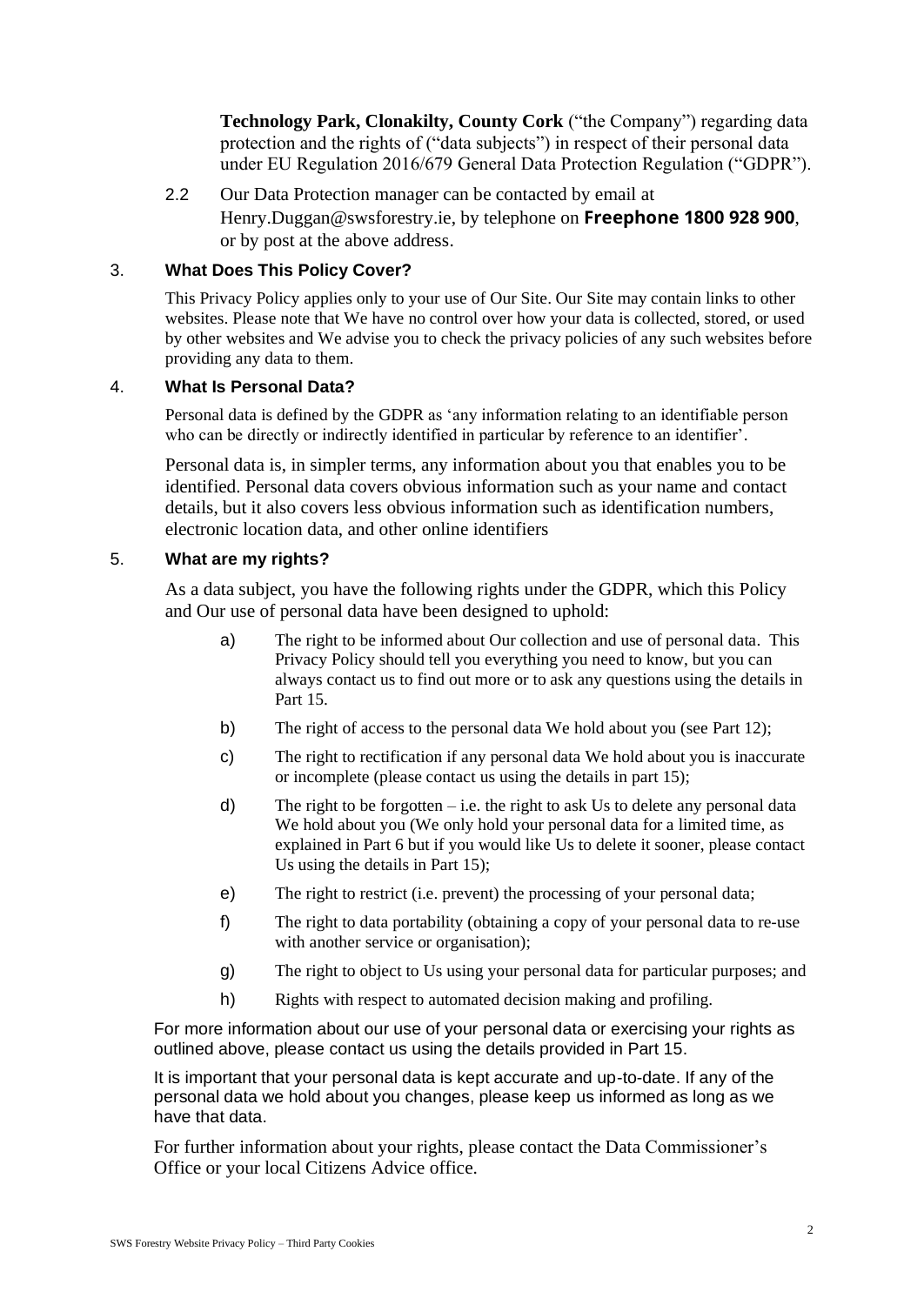If you have any cause for complaint about our use of your personal data, you have the right to lodge a complaint with the Data Protection Commissioner. We would welcome the opportunity to resolve your concerns ourselves, however, so please contact us first, using the details in Part 15.

If We are unable to help, you also have the right to lodge a complaint with the Irish supervisory authority, the Data Commissioner's Office.

## 6. **What Data Do We Collect?**

Depending upon your use of Our Site, we may collect some or all of the following nonpersonal data (please also see Part 13 on Our use of Cookies and similar technologies and Our Cookie Policy):

- 6.1 IP address;
- 6.2 web browser type and version;
- 6.3 operating system;
- 6.4 a list of URLs starting with a referring site, your activity on Our Site, and the site you exit to;

#### 7. **How Do We Use Your Data?**

- 7.1 All personal data is processed and stored securely, for no longer than is necessary in light of the reason(s) for which it was first collected. We will comply with Our obligations and safeguard your rights under the GDPR at all times. For more details on security see Part 8, below.
- 7.2 Our use of your personal data will always have a lawful basis, either because it is necessary for Our performance of a contract with you, or because it is in Our legitimate interests. Specifically, we may use your data for the following purposes:
	- a) Providing and managing your Account;
	- b) Providing and managing your access to Our Site;
	- c) Personalising and tailoring your experience on Our Site;
	- d) Supplying Our services to you (please note that We require your personal data in order to enter into a contract with you);
	- e) Personalising and tailoring Our services for you;
	- f) Replying to emails from you;
- 7.3 With your permission and/or where permitted by law, we may also use your data for marketing purposes which may include contacting you by email **AND/OR** telephone **AND/OR** text message **AND/OR** post with information, news and offers on Our **AND/OR** services allow for under Recital 47 of GDPR. We will not, however, send you any unsolicited marketing or spam and will take all reasonable steps to ensure that We fully protect your rights and comply with Our obligations under the GDPR and the Privacy and Electronic Communications (EC Directive) Regulations 2003.
- 7.4 Third parties (including Facebook and Twitter) whose content appears on Our Site may use third party Cookies, as detailed below in Part 13. Please refer to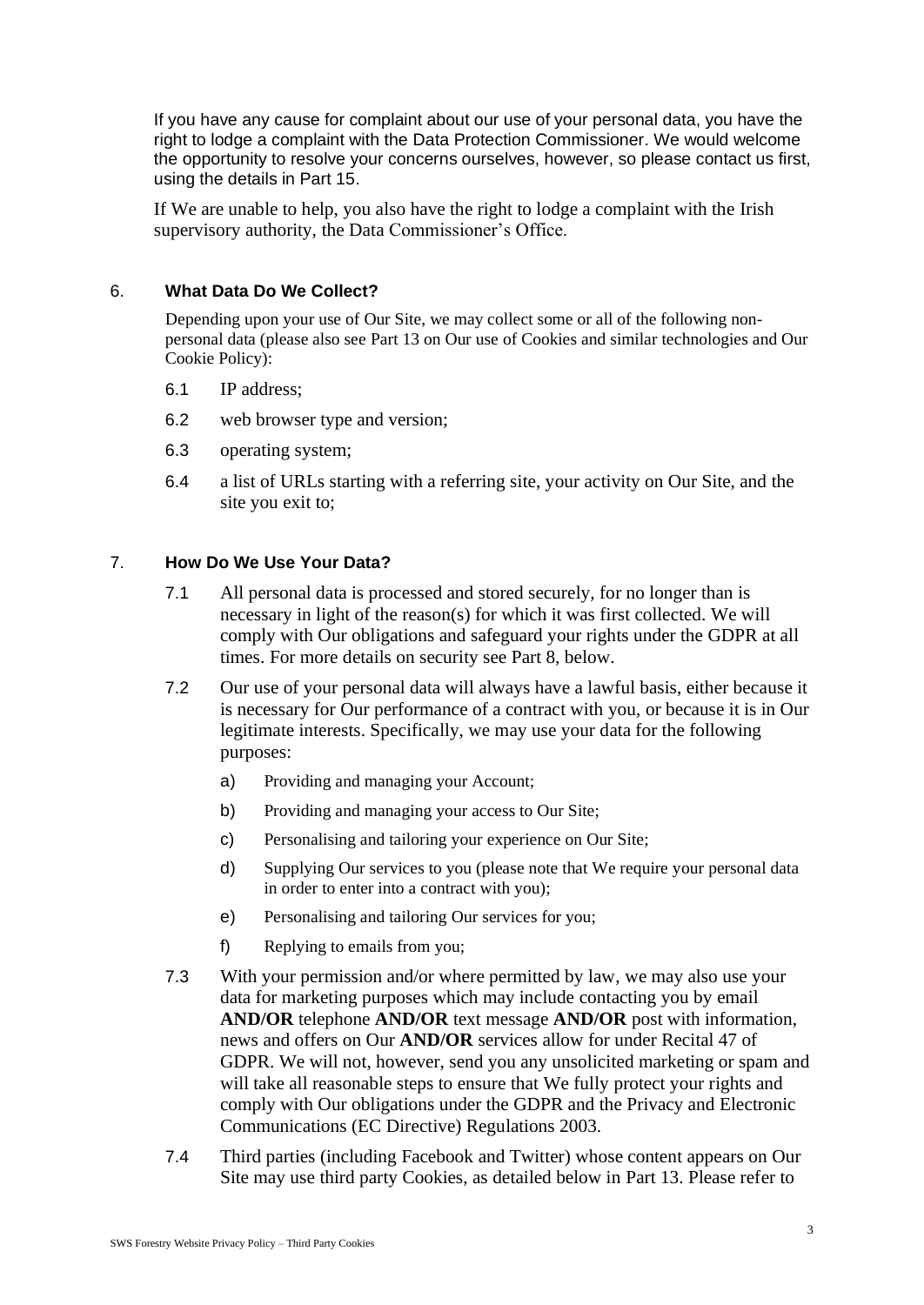Part 13 for more information on controlling Cookies. Please note that We do not control the activities of such third parties, nor the data they collect and use and advise you to check the privacy policies of any such third parties.

- 7.5 You have the right to withdraw your consent to Us using your personal data at any time, and to request that We delete it.
- 7.6 We do not keep your personal data for any longer than is necessary in light of the reason(s) for which it was first collected. Data will therefore be retained for the following periods (or its retention will be determined on the following bases):
	- 7.6.1 Personal data is normally kept for 7 years following the end of our contract with you.

## 8. **How and Where Do You Store or Transfer My Personal Data?**

- 8.1 We only keep your personal data for as long as We need to in order to use it as described above in Part 7, and/or for as long as We have your permission to keep it.
- 8.2 Your data will only be stored in Ireland
- 8.3 The security of your personal data is essential to us, and to protect your data, we take a number of important measures, including the following:
	- limiting access to your personal data to those employees, agents, contractors, and other third parties with a legitimate need to know and ensuring that they are subject to duties of confidentiality;
	- procedures for dealing with data breaches (the accidental or unlawful destruction, loss, alteration, unauthorised disclosure of, or access to, your personal data) including notifying you and/or the Data Protection Commission where we are legally required to do so;

## 9. **Do We Share Your Data?**

- 9.1 We will not share any of your personal data with any third parties for any purposes, subject to the following exceptions.
- 9.2 If we sell, transfer, or merge parts of our business or assets, your personal data may be transferred to a third party. Any new owner of our business may continue to use your personal data in the same way(s) that we have used it, as specified in this Privacy Policy.
- 9.3 In some limited circumstances, we may be legally required to share certain personal data, which might include yours, if we are involved in legal proceedings or complying with legal obligations, a court order, or the instructions of a government authority.
- 9.4 We may sometimes contract with the following third parties to supply certain products **AND/OR** services.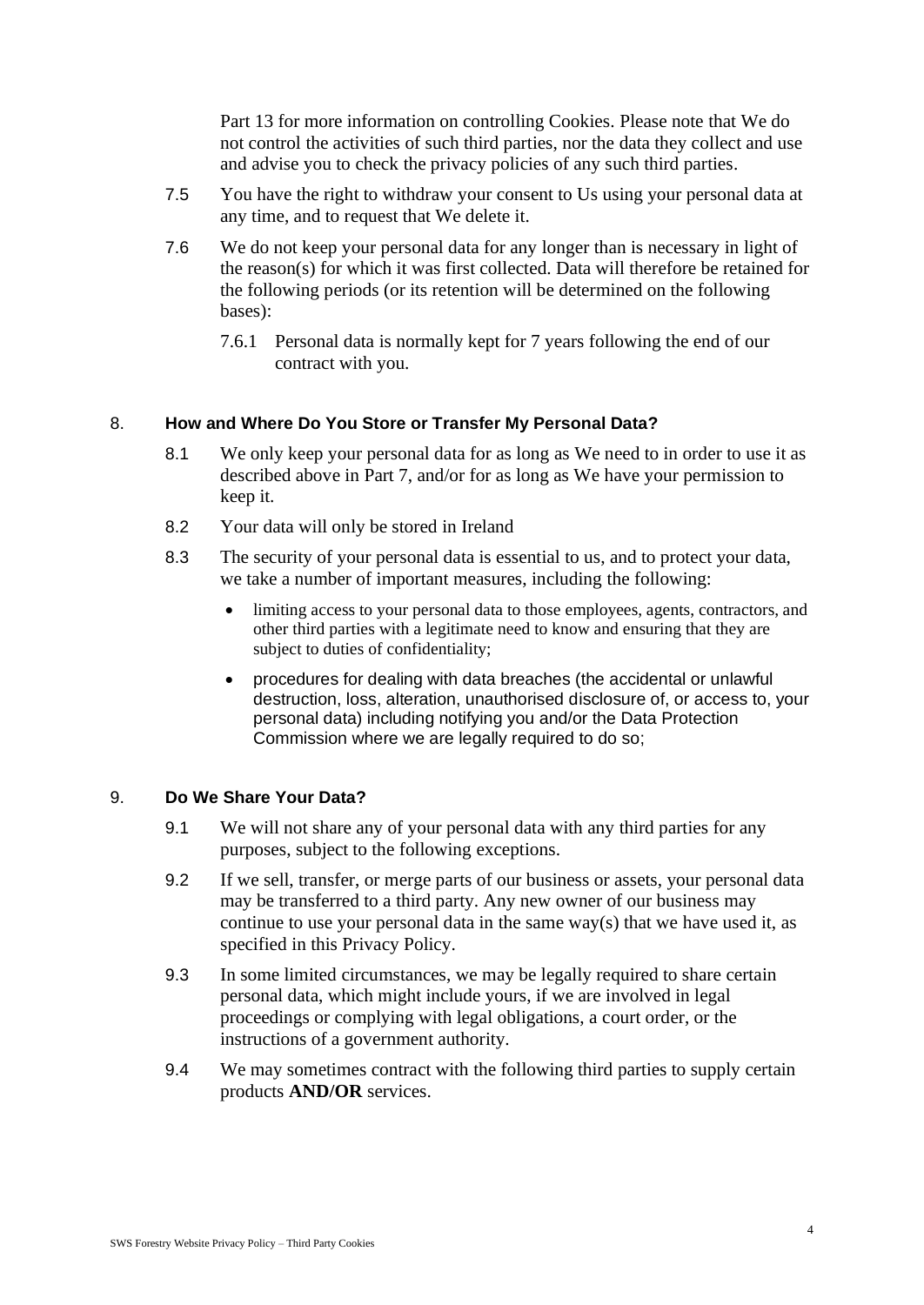## 10. **How Can I Control My Personal Data?**

- 10.1 In addition to your rights under the GDPR, set out in Part 5, when you submit personal data via Our Site, you may be given options to restrict Our use of your data. In particular, We aim to give you strong controls on Our use of your data for direct marketing purposes (including the ability to opt-out of receiving emails from Us which you may do by unsubscribing using the links provided in Our emails and at the point of providing your details and by managing your Account).
- 10.2 You may also wish to sign up to one or more of the preference services operating in Ireland.

# 11. **Can I withhold information?**

- 11.1 You may access Our Site without providing any data at all.
- 11.2 You may restrict Our use of Cookies. For more information, see Part 13 and Our Cookie Policy.

# 12. **How Can I Access my Data?**

If you want to know what personal data we have about you, you can ask us for details of that personal data and for a copy of it (where any such personal data is held). This is known as a "subject access request".

All subject access requests should be made in writing and sent to the email or postal addresses shown in Part 15. To make this as easy as possible for you, a Subject Access Request Form is available for you to use. You do not have to use this form, but it is the easiest way to tell us everything we need to know to respond to your request as quickly as possible.

There is not normally any charge for a subject access request. If your request is 'manifestly unfounded or excessive' (for example, if you make repetitive requests) a fee may be charged to cover our administrative costs in responding.

We will respond to your subject access request within one month of receiving it. Normally, we aim to provide a complete response, including a copy of your personal data within that time. In some cases, however, particularly if your request is more complex, more time may be required up to a maximum of three months from the date we receive your request. You will be kept fully informed of our OR my progress.

## 13. **Our Use of Cookies**

- 13.1 Our Site may place and access certain first party Cookies on your computer or device. First party Cookies are those placed directly by Us and are used only by Us. We use Cookies to facilitate and improve your experience of Our Site and to provide and improve Our services. We have carefully chosen these Cookies and have taken steps to ensure that your privacy and personal data is protected and respected at all times.
- 13.2 By using Our Site, you may also receive certain third-party Cookies on your computer or device. Third party Cookies are those placed by websites, services, and/or parties other than Us. Third Party Cookies are used on Our Site for web site traffic and Google analytics For more details, please refer to Part 6, above,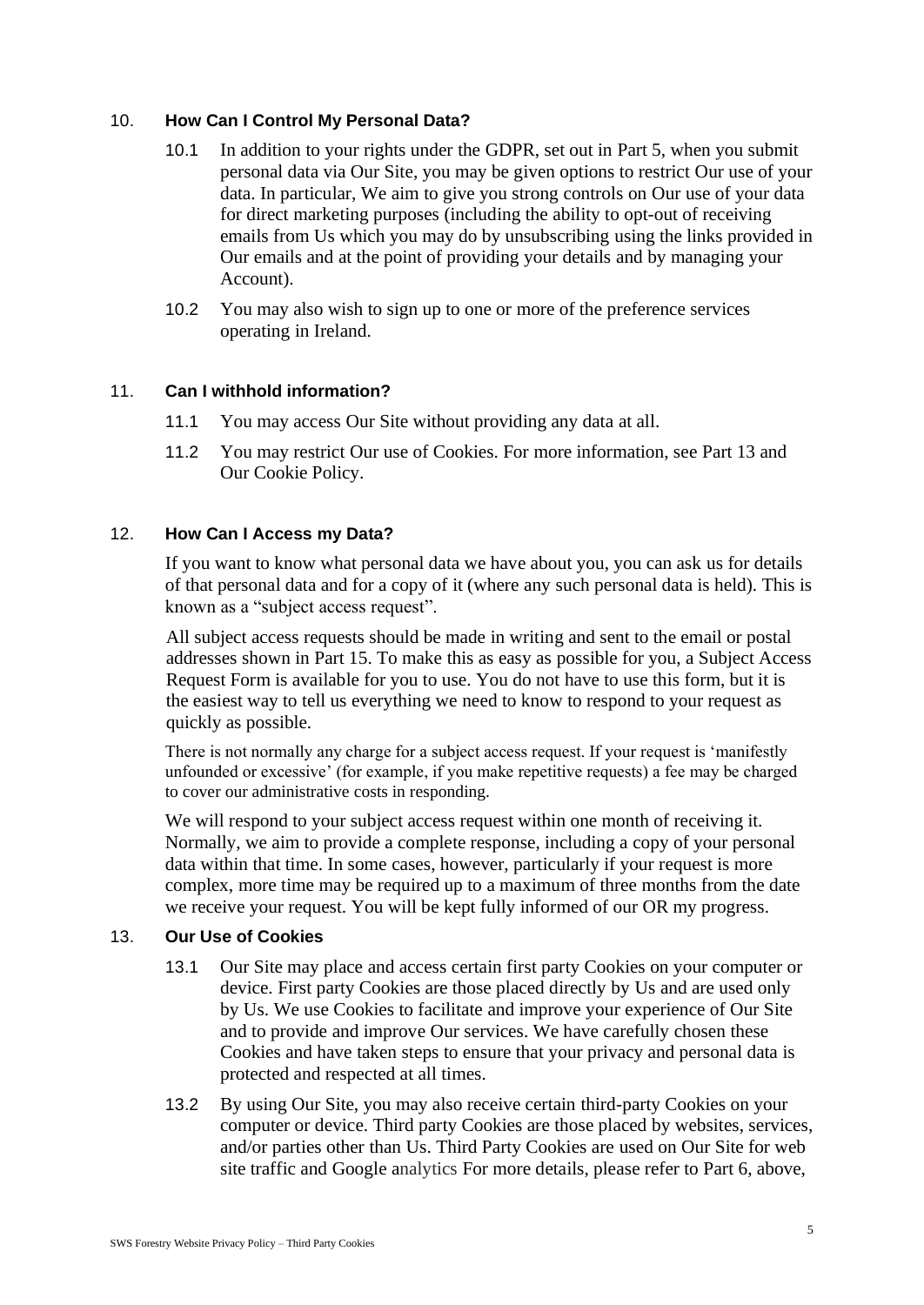and to Part 13.5 below. These Cookies are not integral to the functioning of Our Site and your use and experience of Our Site will not be impaired by refusing consent to them.

- 13.3 All Cookies used by and on Our Site are used in accordance with current Cookie Law.
- 13.4 Before Cookies are placed on your computer or device, you will be shown a consent menu requesting your consent to set those Cookies. By giving your consent to the placing of Cookies you are enabling Us to provide the best possible experience and service to you. You may, if you wish, deny consent to the placing of Cookies; however certain features of Our Site may not function fully or as intended.

| 14.<br><b>Name of</b><br><b>Cookie</b> | <b>Purpose</b>                                                                                           | <b>Strictly Necessary</b> |
|----------------------------------------|----------------------------------------------------------------------------------------------------------|---------------------------|
| devicePixelRatio                       | Used to make the site responsive to the<br>visitor's screen size.                                        | N <sub>0</sub>            |
| wordpress_test_cookie                  | Tests that the browser accepts cookies.                                                                  | <b>No</b>                 |
| $\_ga$                                 | <b>Google Analytics</b> - Used to distinguish<br>users.                                                  | <b>No</b>                 |
| _gat_ <property-id></property-id>      | <b>Google Analytics</b> - Used to throttle request<br>rate.                                              | <b>No</b>                 |
| gid                                    | Google Analytics - Used to<br>distinguish users.                                                         | <b>No</b>                 |
| tk_ai                                  | <b>Jetpack</b> - Stores the unique identifier for the<br>publisher to enable Jetpack to collect data.    | <b>No</b>                 |
| $tk_lr$                                | <b>Jetpack</b> - Stores the unique identifier<br>for the publisher to enable Jetpack to collect<br>data. | <b>No</b>                 |
| tk_or                                  | <b>Jetpack</b> - Stores the unique identifier for the<br>publisher to enable Jetpack to collect data.    | <b>No</b>                 |
| wp-settings-{user_id}                  | Used to persist a user's wp-admin<br>configuration.                                                      | Yes                       |
| wporg_logged_in<br>wporg_sec           | Used to check whether the current visitor is<br>a logged-in WordPress.org user.                          | Yes                       |
| wporg_locale                           | Used to persist a user's locale<br>configuration.                                                        | Yes                       |

13.5 The following first party cookies may be placed on your computer or device: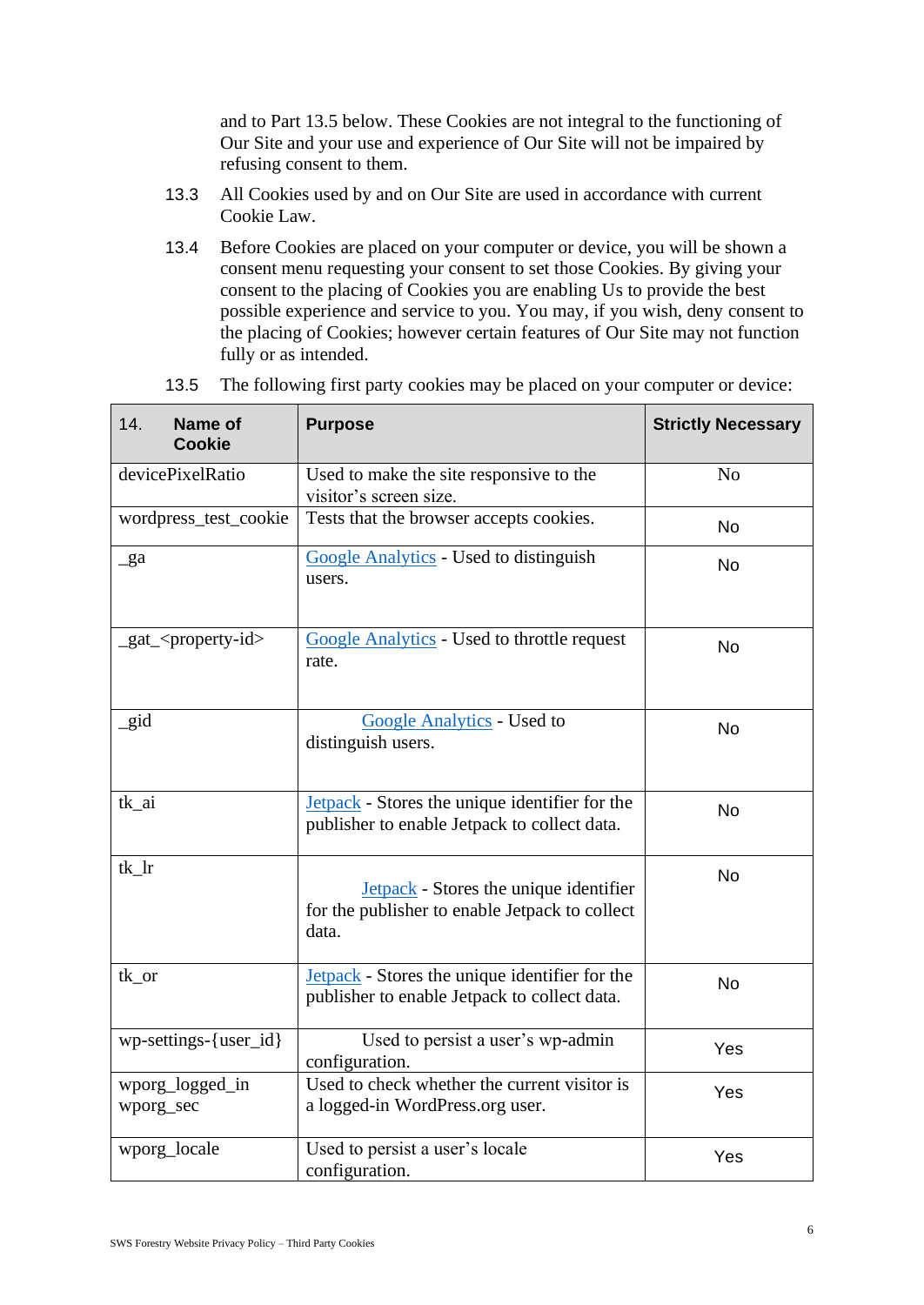Our Site uses analytics services provided by Google Analytics. Website analytics refers to a set of tools used to collect and analyse anonymous usage information, enabling us to better understand how Our Site is used. This, in turn, enables us to improve Our Site and the products **AND/OR** services offered through it.

The analytics service(s) used by Our Site use(s) Cookies to gather the required information. You do not have to allow us to use these Cookies, however whilst our use of them does not pose any risk to your privacy or your safe use of Our Site, it does enable us to continually improve Our Site, making it a better and more useful experience for you.

| <b>Name of Cookie</b>                          | <b>Default</b><br>expiration<br>time | <b>Provider</b> | <b>Purpose</b>                                                                                                                                                                                         |
|------------------------------------------------|--------------------------------------|-----------------|--------------------------------------------------------------------------------------------------------------------------------------------------------------------------------------------------------|
| $\lrcorner$ ga                                 | 2 years                              | Google          | Used to distinguish users                                                                                                                                                                              |
| $\_$ gid                                       | 24 hours                             | Google          | Used to distinguish users.                                                                                                                                                                             |
| _ga_ <container-id></container-id>             | 2 years                              | Google          | Used to persist session state.                                                                                                                                                                         |
| _gac_gb_ <container-<br>id&gt;</container-<br> | 90 days                              | Google          | ontains campaign related<br>information. If you have linked<br>your Google Analytics and<br>Google Ads accounts, Google<br>Ads website conversion tags<br>will read this cookie unless you<br>opt-out. |

The analytics service(s) used by Our Site use(s) the following Cookies:

In addition to the controls that We provide, you can choose to enable or disable Cookies in your internet browser. Most internet browsers also enable you to choose whether you wish to disable all cookies or only third party Cookies. By default, most internet browsers accept Cookies but this can be changed. For further details, please consult the help menu in your internet browser or the documentation that came with your device.

You can choose to delete Cookies on your computer or device at any time, however you may lose any information that enables you to access Our Site more quickly and efficiently including, but not limited to, login and personalisation settings.

It is recommended that you keep your internet browser and operating system up-to-date and that you consult the help and guidance provided by the developer of your internet browser and manufacturer of your computer or device if you are unsure about adjusting your privacy settings.